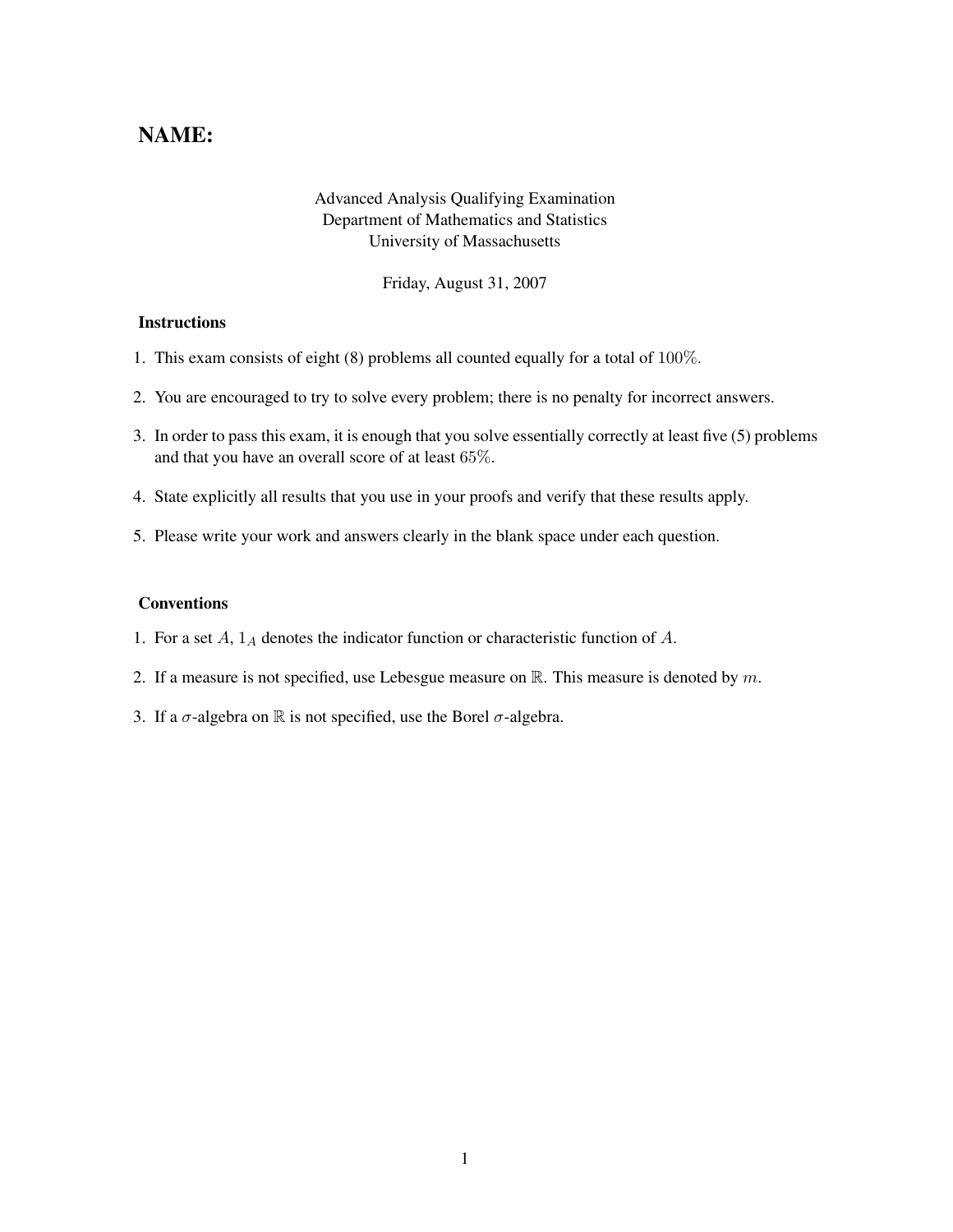- 1. Let  $(X, \mathcal{M})$  be a measure space and  $\{f_n, n \in \mathbb{N}\}\$  a sequence of measurable functions mapping X into R.
	- (a) For each  $x \in X$ , define

$$
g(x) = \limsup_{n \to \infty} f_n(x)
$$
 and  $h(x) = \liminf_{n \to \infty} f_n(x)$ .

Assume that for all  $x \in X$ ,  $g(x)$  and  $h(x)$  are finite. Prove that g and h are both measurable functions on  $(X, \mathcal{M})$ .

(b) Assume that for all  $x \in X$ 

$$
\varphi(x) = \lim_{n \to \infty} f_n(x)
$$

exists and is finite. Prove that  $\varphi$  is a measurable function on  $(X, \mathcal{M})$ .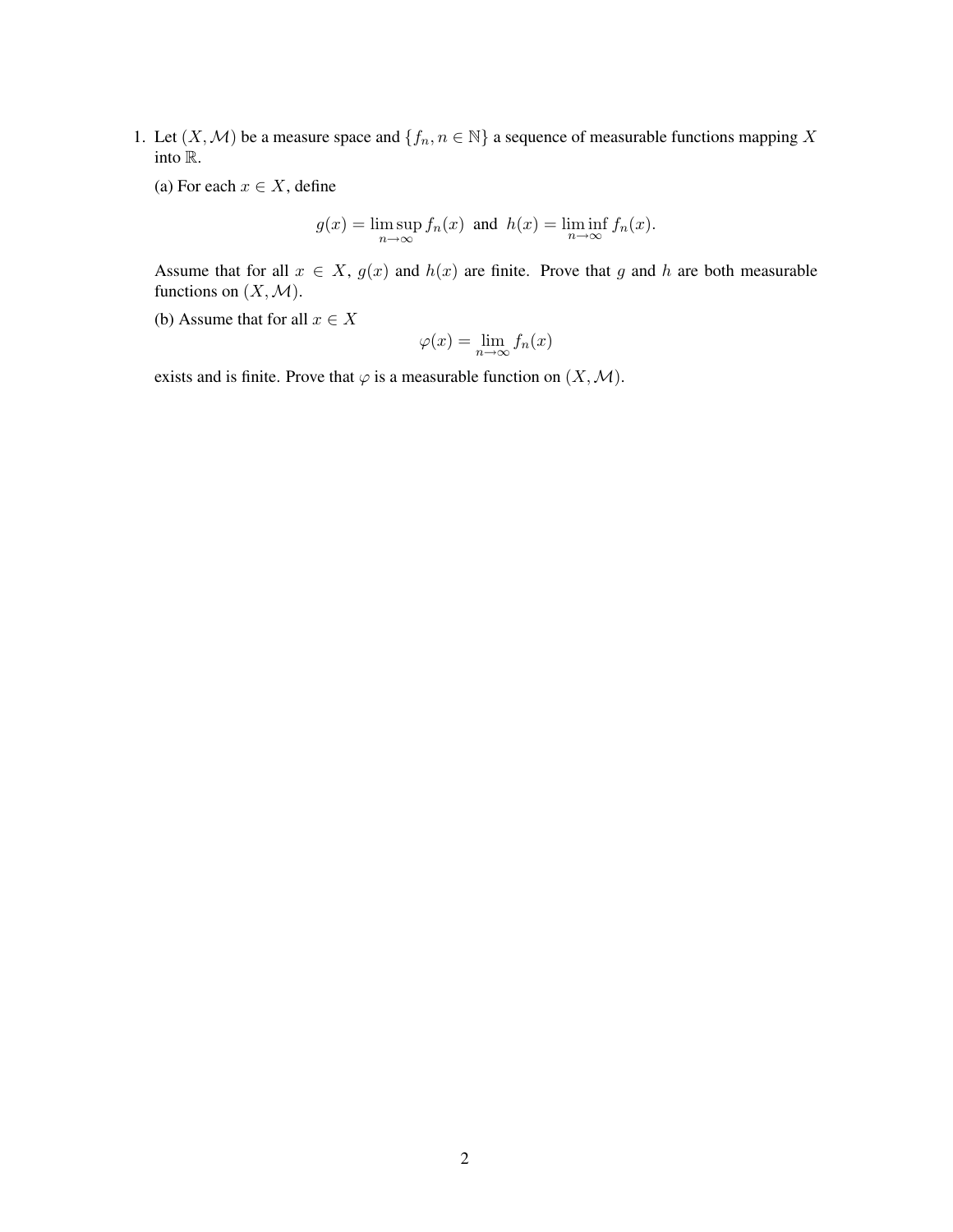- 2. For A a subset of the set N of positive integers, define  $\mu(A)$  to be the cardinality of A.
	- (a) Prove that  $\mu$  is a measure on the  $\sigma$ -algebra of all subsets of N.
	- (b) Prove that  $\mu$  is a  $\sigma$ -finite measure.
	- (c) Let f be any nonnegative function mapping  $\mathbb N$  into  $[0,\infty)$ . Prove that  $\int_{\mathbb N} f d\mu = \sum_{j=1}^{\infty} f(j)$ .
	- (d) For  $j \in \mathbb{N}$  and  $n \in \mathbb{N}$  define

$$
f_n(j) = \frac{1}{2^j} \left( 1 - \frac{1}{n} \right).
$$

Using a well known limit theorem and part (c), evaluate  $\lim_{n\to\infty}\sum_{j=1}^{\infty} f_n(j)$ . (e) For  $j \in \mathbb{N}$  and  $n \in \mathbb{N}$  define

$$
g_n(j) = \frac{1}{2^j} \left( 1 + \frac{1}{n} \right).
$$

Using a well known limit theorem and part (c), evaluate  $\lim_{n\to\infty}\sum_{j=1}^{\infty}g_n(j)$ .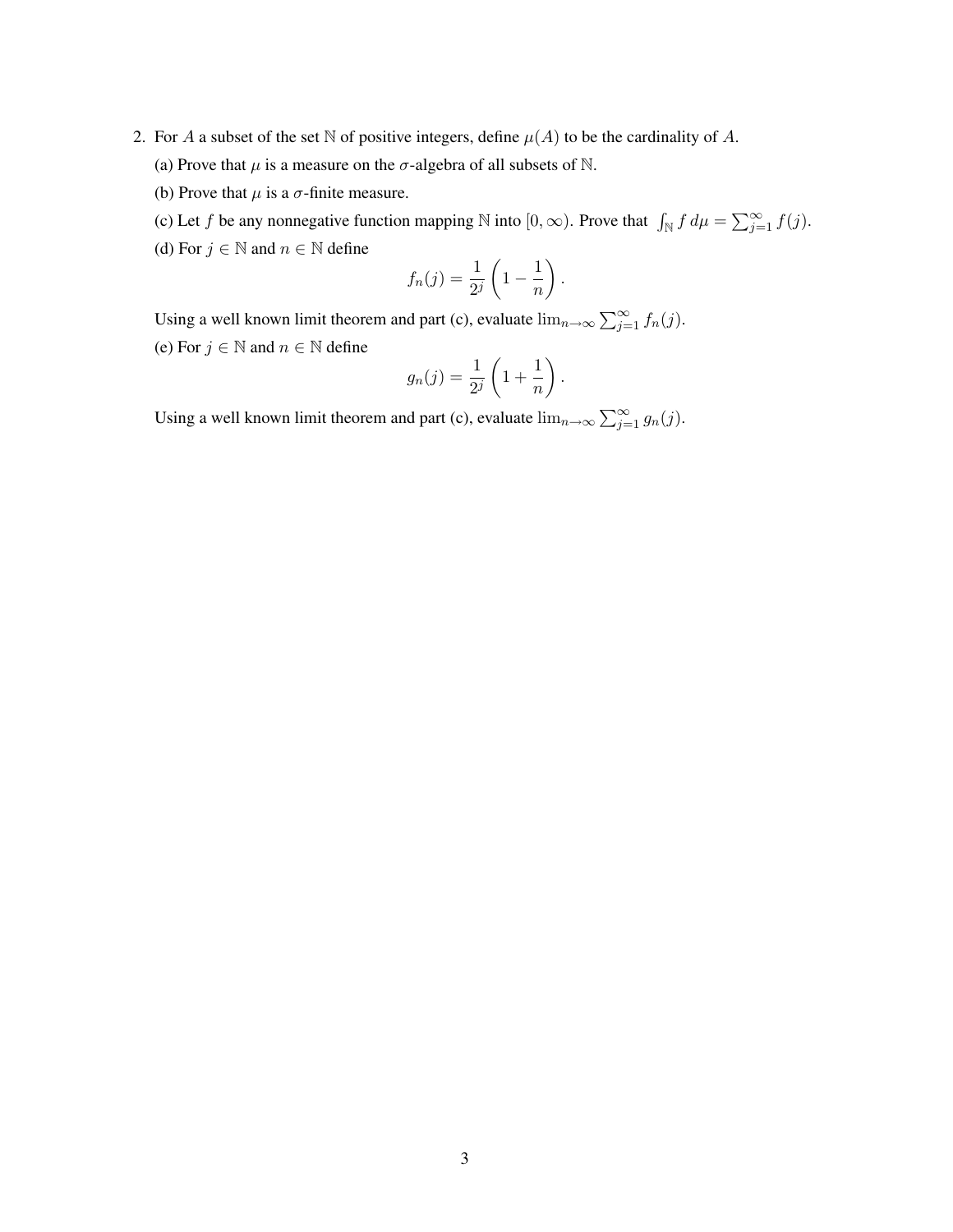3. Let  $(X, \mathcal{M}, \mu)$  be a measure space; f and g positive measurable functions mapping X into  $(0, \infty)$ ; and t, r, and m real numbers satisfying  $0 < t < r < m < \infty$ .

(a) Roger's inequality states that if both integrals on the right hand side of the following display are finite, then

$$
\left(\int_X fg^r \, d\mu\right)^{m-t} \le \left(\int_X fg^t \, d\mu\right)^{m-r} \left(\int_X fg^m \, d\mu\right)^{r-t}.
$$

Prove Roger's inequality using Hölder's inequality. **Hint:** Identify the conjugate exponents  $p$  and q and use the identity

$$
r = \frac{m-r}{m-t}t + \frac{r-t}{m-t}m.
$$

(b) Let p and q be real numbers satisfying  $1 < p, q < \infty$  and  $1/p + 1/q = 1$ . Let  $\varphi \in L^p(\mu)$  and  $\psi \in L^q(\mu)$  be positive functions mapping X into  $(0, \infty)$ . Use Roger's inequality to prove that

$$
\|\varphi\psi\|_{L^1(\mu)} \le \|\varphi\|_{L^p(\mu)} \, \|\psi\|_{L^q(\mu)}.
$$

(**Hint.** In Roger's inequality let  $t = 1$  and  $m = 2$  and choose f and g appropriately.)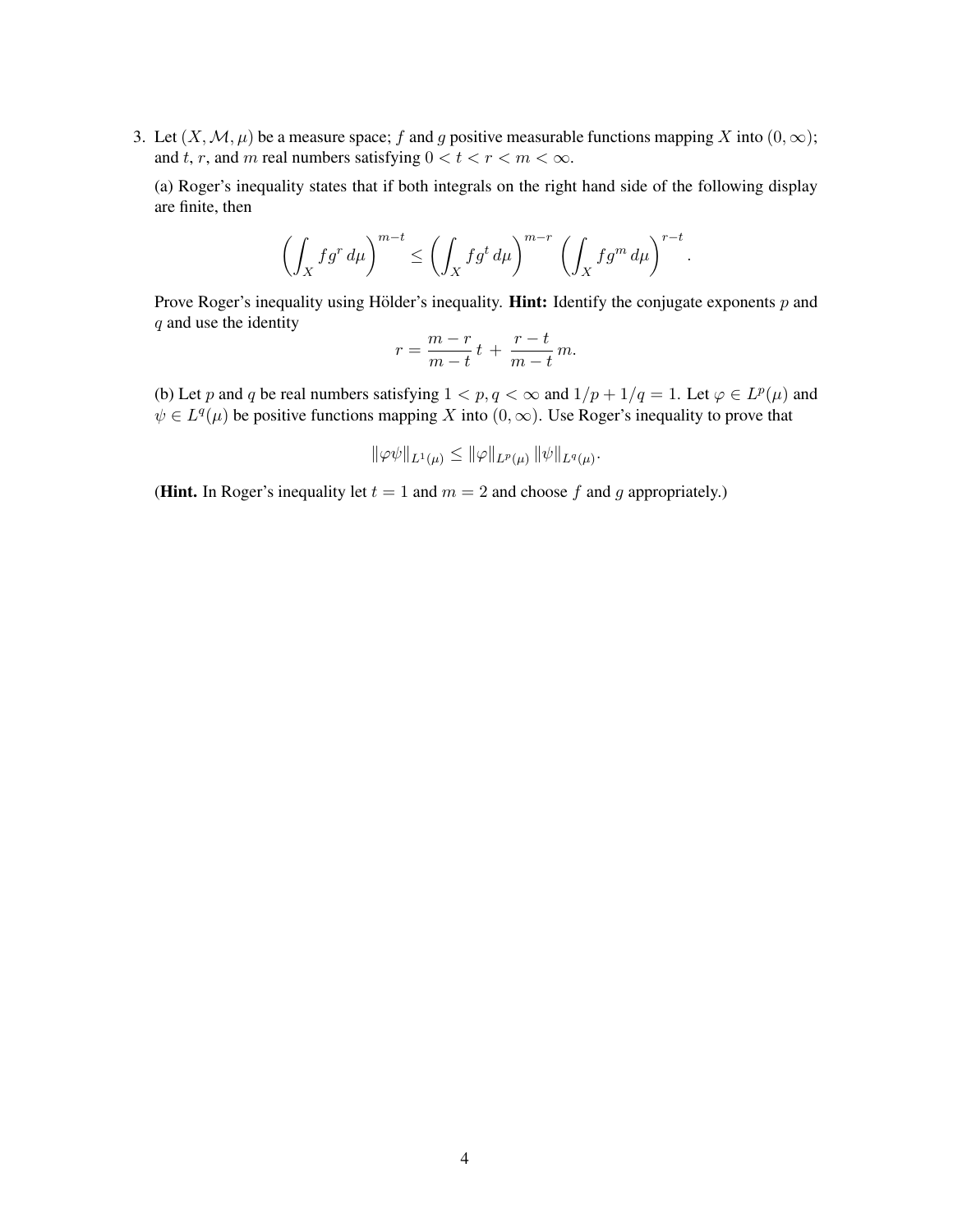4. Let  $(X, \mathcal{M})$  be a measurable space.

(a) Let  $\nu$  be a measure on  $(X, \mathcal{M})$ . Assume that there exists a nonnegative measurable function g on  $(X, \mathcal{M})$  having the property that for all  $A \in \mathcal{M}$ ,  $\nu(A) = \int_A g \, d\nu$ . Prove that  $g = 1$  a.e.

(b) Let  $\rho$  and  $\lambda$  be  $\sigma$ -finite measures on  $(X, \mathcal{M})$  having the property that  $\rho \ll \lambda$  and  $\lambda \ll \rho$ . Prove that the Radon-Nikodym derivatives satisfy

$$
d\rho/d\lambda = \frac{1}{d\lambda/d\rho}
$$
 a.e. with respect to either  $\rho$  or  $\lambda$ .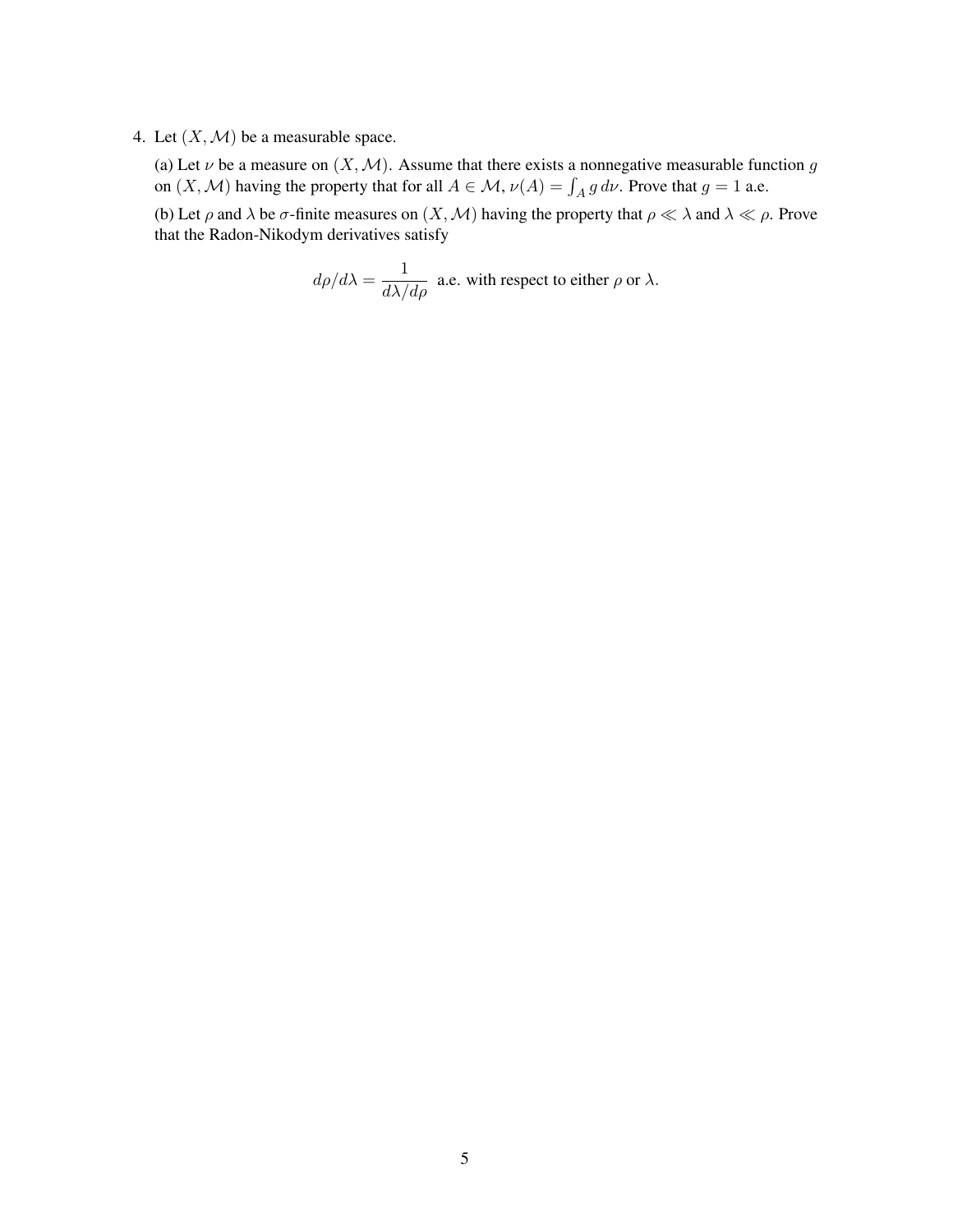5. Let  $(X, \mathcal{M}, \mu)$  be a  $\sigma$ -finite measure space and  $(\mathbb{R}, \mathcal{L}, m)$  the real line equipped with the Lebesgue σ-algebra and Lebesgue measure. The product space is denoted by  $(X \times \mathbb{R}, \mathcal{M} \otimes \mathcal{L}, \mu \times m)$ .

(a) Let f be a measurable function mapping X into R and define the function  $\hat{f}$  mapping  $X \times \mathbb{R}$ into R by  $\hat{f}(x, y) = f(x)$  for  $(x, y) \in X \times \mathbb{R}$ . Prove that  $\hat{f}$  is measurable with respect to  $\mathcal{M} \otimes \mathcal{L}$ .

(b) Let g be a nonnegative function mapping X into  $[0, \infty)$ . Define the set

$$
A_g = \{(x, y) \in X \times \mathbb{R} : 0 \le y \le g(x)\}.
$$

Prove that g is a measurable function if and only if  $A_g$  is a measurable subset of  $X \times \mathbb{R}$ .

(c) Let g be a nonnegative measurable function mapping X into  $[0, \infty)$  and let  $A_g$  be the subset of  $X \times \mathbb{R}$  defined in part (b). Prove that

$$
\int_X g \, d\mu = \mu \times m(A_g).
$$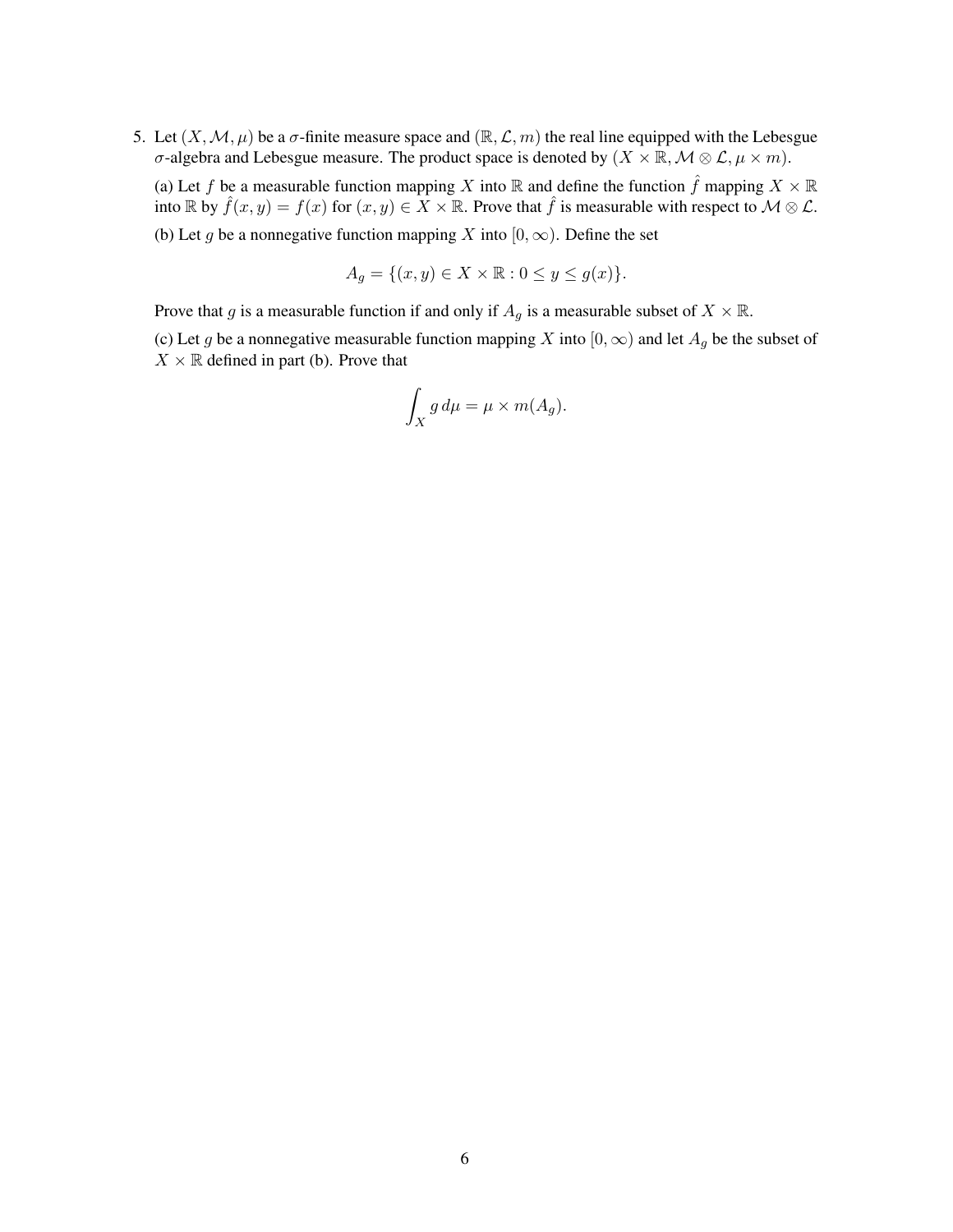- 6. (a) Let  $\varphi$  and  $\psi$  be absolutely continuous functions on a finite closed interval [a, b]. Prove that the product  $\varphi \psi$  is absolutely continuous.
	- (b) Let f and g be integrable functions on a finite closed interval [a, b]. For  $x \in [a, b]$  define

$$
F(x) = \alpha + \int_a^x f(t) dt \text{ and } G(x) = \beta + \int_a^x g(t) dt,
$$

where  $\alpha$  and  $\beta$  are fixed real numbers. Using part (a), prove that

$$
\int_a^b G(t)f(t)dt + \int_a^b F(t)g(t)dt = F(b)G(b) - F(a)G(a).
$$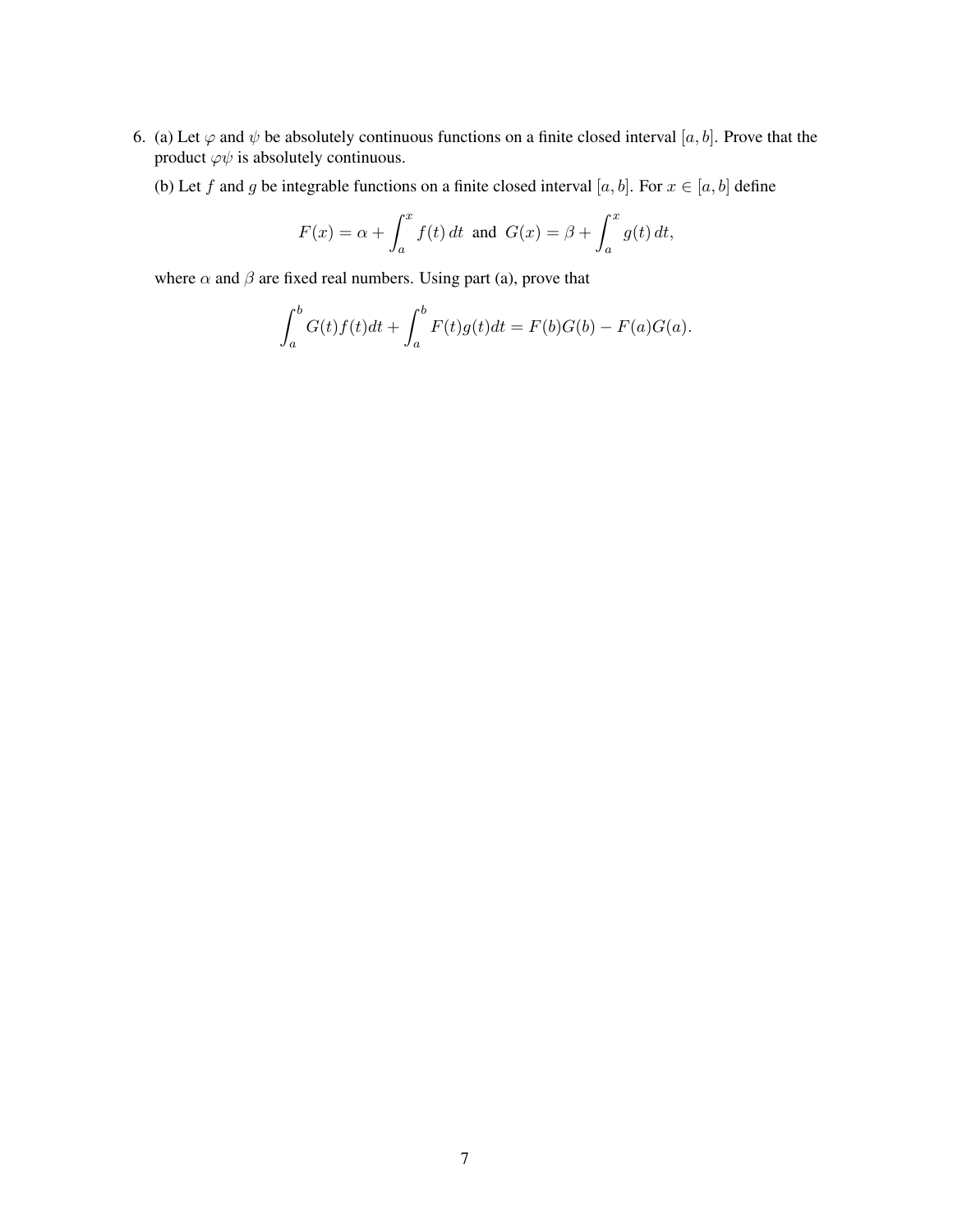7. Let H be a real vector space and let  $\langle \cdot, \cdot \rangle$  be a real inner product on H with norm  $||x|| = \langle x, x \rangle^{1/2}$ . (a) For all x and y in  $H$  prove the parallelogram law

$$
||x + y||2 + ||x - y||2 = 2(||x||2 + ||y||2)
$$

and the polarization identity

$$
\langle x, y \rangle = \frac{1}{4} (||x + y||^2 - ||x - y||^2).
$$

(b) Let  $\|\cdot\|$  be a norm on H satisfying the parallelogram law. For x and y in H define  $\langle x, y \rangle$  by the polarization identity stated in part (a).

(i) Prove that for all x, y, and z in  $H$ ,  $\langle x + y, z \rangle = \langle x, z \rangle + \langle y, z \rangle$ .

(ii) Use part (b)(i) to prove that for all  $\alpha \in \mathbb{R}$  and all x and y in  $\mathcal{H}, \langle \alpha x, y \rangle = \alpha \langle x, y \rangle$ . (**Hint.**) First prove this for integers  $\alpha$ , then for rational numbers  $\alpha$ , and finally for real numbers  $\alpha$ .)